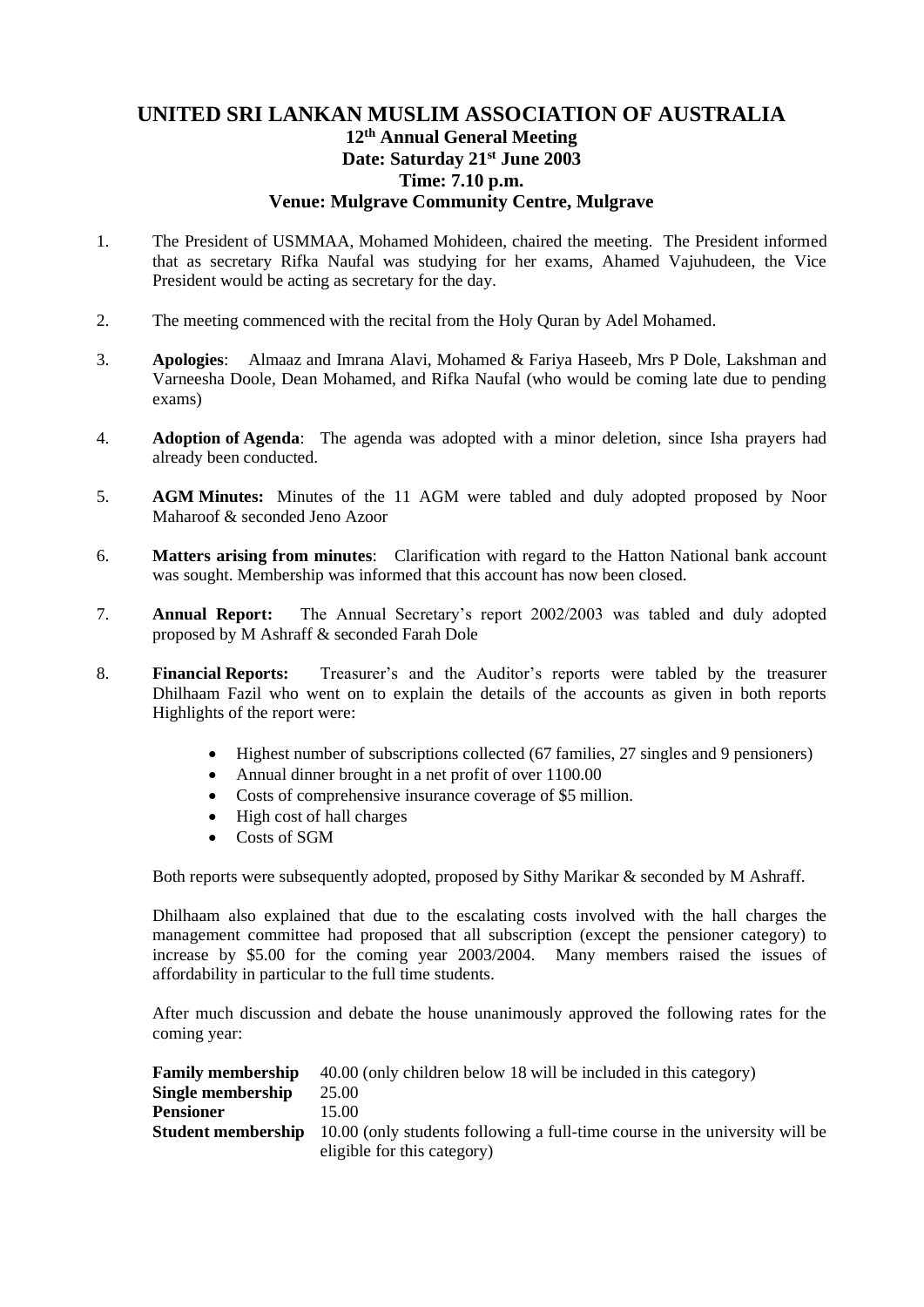9. **Janaza Committee Report**: Haneef Mohinudeen (Chota) presented the report from Janaza committee. A letter of resignation from Alamaaz Alavi from the Janaza committee was also tabled. Chota informed the house about cost incurred in the current year and the purchase of a new gravesite at the Springvale cemetery. He also presented a document on the future workings of the Janaza fund, which would be discussed by the new committee and will be circulated to all members in due course.

The President congratulated the Janaza committee and placed on record the services rendered by Almaaz Alavi to the association and community during his time on the committee.

- 10. **Amendments to the constitution:** The President said that as promised at the last AGM and SGM he had wanted to table changes to the constitution but due to a procedural issue with regard to times lines, he had been unable to do so. He went on to state that all proposed changes have been attached with his message to the members and beseeched that the new committee take on board the suggested changes for approval during their tenure.
- 11. **Resolutions:** The management committee had proposed a resolution of setting up a youth committee for the current year which is to be subsequently incorporated into the constitution as part of its standing committees. After discussion and debate the resolution was unanimously approved with minor change to clause 2.

#### **Youth Committee**

- 1. All children of USMAA financial members between the age of 13 to 18 yrs and youth who are financial members between the ages of  $18 - 30$  are eligible to be part of the youth group.
- 2. USMAA Management Committee will summon a meeting of the youth group in the month of July to elect the Youth Committee.
- 3. A sum of AUS \$ 500.00 will be allocated towards youth activities each year.
- 4. One Committee member of the USMAA Management Committee would be designated as the Youth Coordinator (this member should be one who fits into the clause 1) and would liase between the main USMAA Committee and the Youth Committee.
- 5. The youth Committee will comprise of a:
	- a) Team leader
	- b) Secretary
	- c) Treasurer
- 6. The objectives of the youth committee is to provide an opportunity for the youth so as to:
	- a) to enhance the knowledge and skills that will assist them in personal development;
	- b) to develop professional and leadership skills;
	- c) to provide opportunities for personal and group activities;
	- d) to address the physical and social needs of their communities;
	- e) to develop knowledge and understanding of the needs, problems, and opportunities in the community; and
	- f) to promote better relations between people of all communities through a framework of friendship and service
- 7. All activities will be governed by the main USMAA aims and objectives.
- 12. **Address by President 2002/2003:** Mohamed Mohideen thanked all members for their support and cooperation in making the year a success. He stated that the success of a year was due to all members contributing to its activities and that the organisation was not centred around the committee nor does it belong to a few individuals. Every member has a role to play in its development and progress and the togetherness and unity is what achieves this.

He also thanked the youth for coming forward and accepting the challenge of organising the Qiraath contest in a very professional manner. He was very pleased that the youth committee had been set up and informed that apart from the fund set aside as per the resolution, funds for youth activities, seniors group had also been sort in the grant submission to the Victorian Multicultural Commission.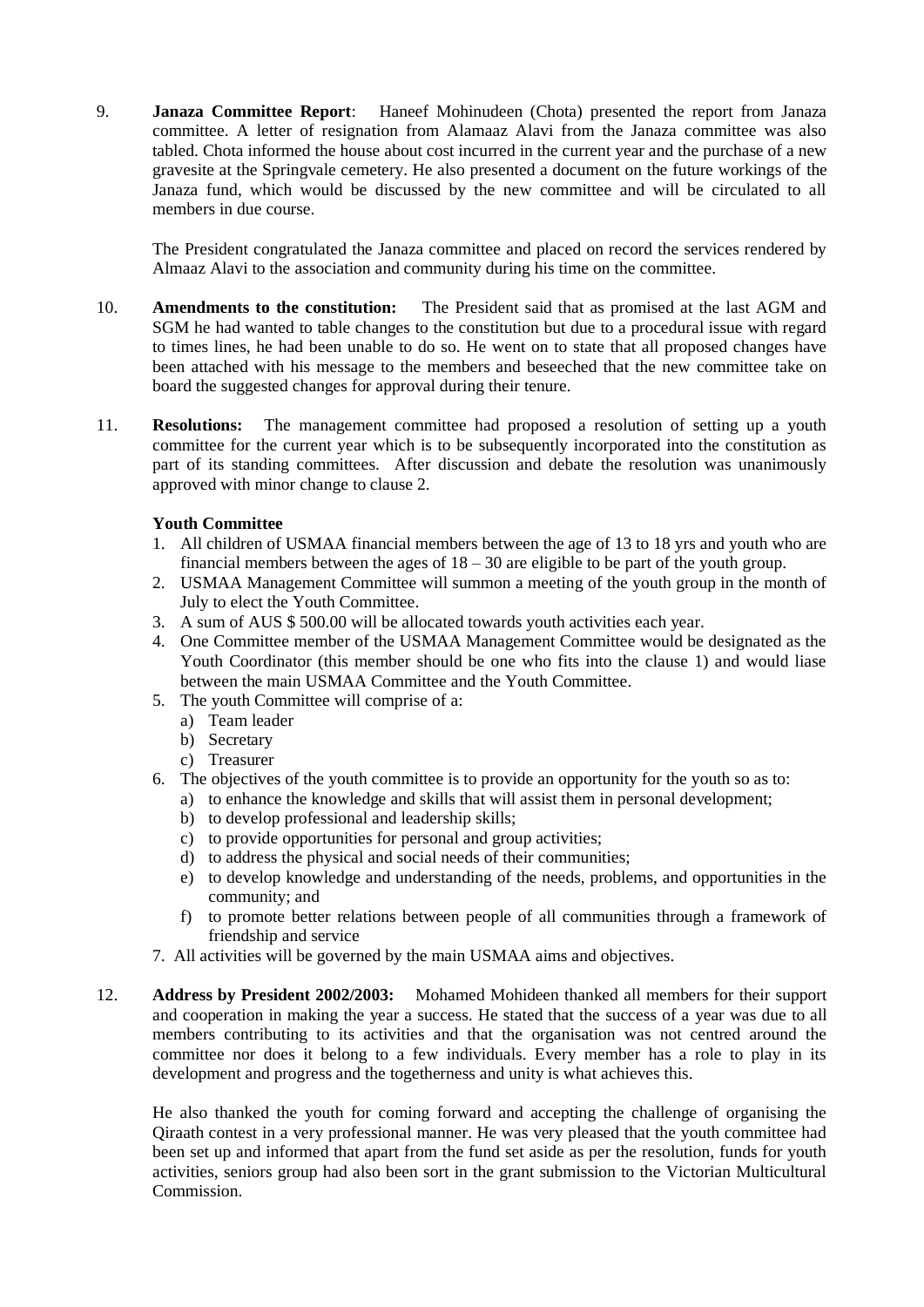He also spoke of the senior group a project initiated by his late mother Mrs Farisha Mohideen and hoped that this would become part of USMAA's regular activities in the future.

He also thanked each of the committee members high lighting their achievements during the year. A special floral presentation was made to Pam Ashraff for her selfless service to USMAA.

- 13. **Nominations:** The rules pertaining to nominations was read and the meeting adjourned for 15 minutes to finalise nominations.
- 14. When the meeting resumed the President informed the house that there had been donations made towards youth activities to a sum of \$350.00.
- 15. **Elections:** Ahamed Vajuhudeen as election officer informed the house that there had only been one nomination each for the post of President and Vice President and five nominations for the post of Committee members. No nominations had been received for the post of secretary, treasurer and editor. In keeping with the constitution, which only stipulates for 4 committee members, one of nominated committee members was then nominated for the treasurer's post. The following members were therefore duly elected:

**Presiden**t: **Ahamed Amirudin**

Proposed by: Nisthar Buhary Seconded by: Eddie Dole

**Secretary:** No Nomination **Treasurer: M. Ashraff** 

**Vice President**: **Jiffry Marikar** Proposed by: A. M. Vajuhudeen Seconded by: A. Amirudin

Proposed by: J. Marikar Seconded by: H. Hafeel

**Committee Members Rifka Naufal (Youth Coordinator)** Proposed by: M. F. Mohideen Seconded by: M. Shaffie

#### **Halwan Sawdi**

Proposed by: M. Muhuseen Seconded by: M. Najeeb

**Mohamed Shaffie** Proposed by: M. F. Mohideen Seconded by: Shyama Fuad

#### **Faiz Haniffa**

Proposed by: A. Amirudin Seconded by: A. M. Vajuhudeen

No nomination was received for the post of Editor.

It was decided that the new committee would fill in the vacancies at the  $1<sup>st</sup>$  meeting and the membership duly informed.

16. **Address by President Elect 2003/2004:** The President Elect Ahamed Amirudin thanked all the members for placing their confidence in him in electing him President for the coming year. He assured the membership that he too believed in the cooperation of all members was needed for the success of any organisation. He spoke of the proud record that USMAA had, and promised to continue in the traditions. He also stated that USMA was organisation that followed a middle path and catered for moderate individuals.

### 17. **Any Other Business**

1. The president informed and tabled a letter of resignation from Noor Maharoof from the post of Auditor. The President once again thanked Noor Maharoof for his unstinted support and service rendered to the organisation in his capacity as Auditor for the last 4 years.